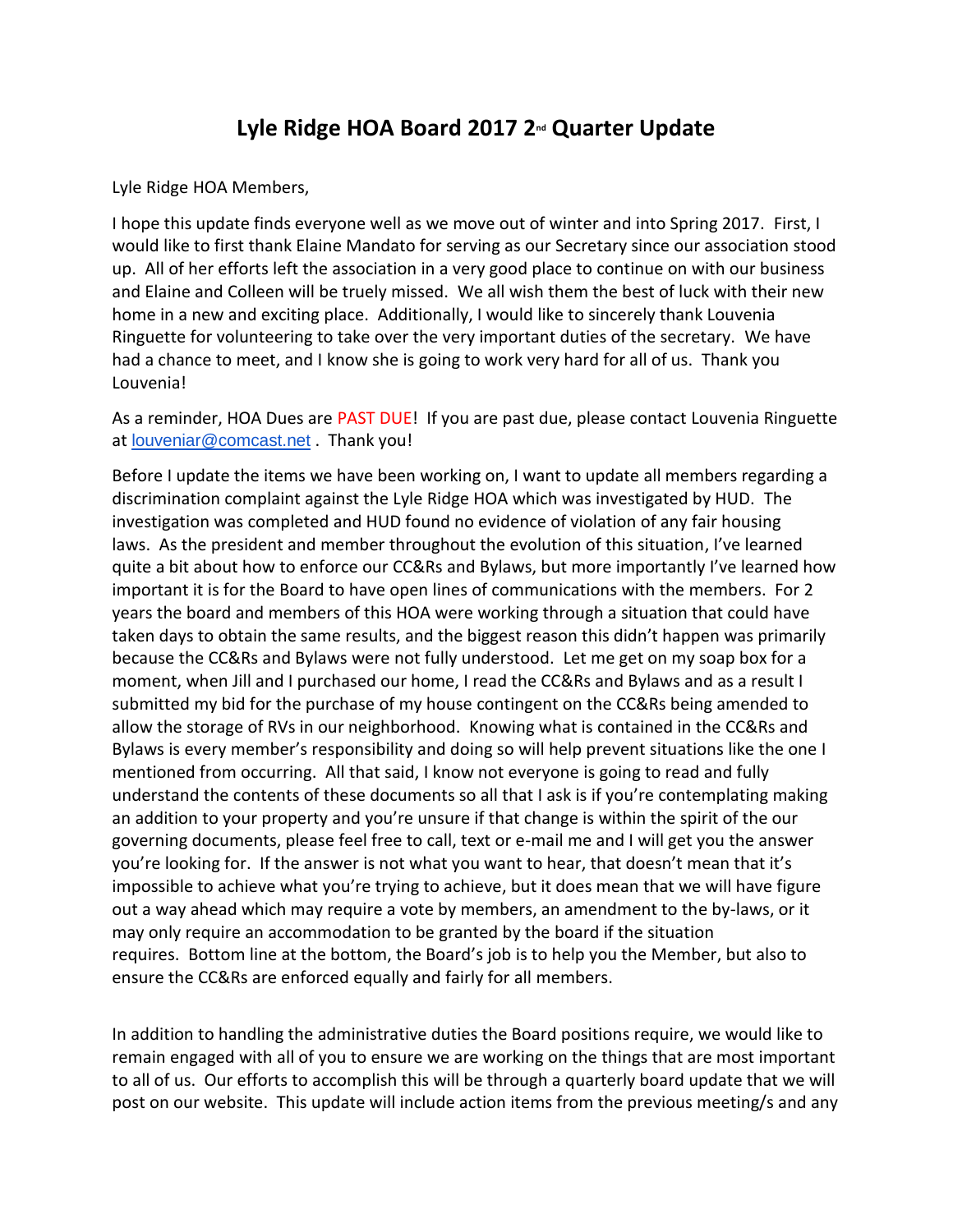other items that the board has taken on itself to accomplish. If there are ever any specific questions to any of these items that we are working on or any that we are not, please feel free to e-mail or phone me at [robertcoughlin87@yahoo.com](mailto:robertcoughlin87@yahoo.com) , or my cell 360-630-0488. The following items are provided as an update to our efforts:

**Agricultural Committee:** The last update I gave everyone the boards perspective on the Agricultural Committee and how we think it should conduct business, but since we have had a change of the secretary, I want to revisit this topic with the Vice President and the Secretary to ensure we all agree. This should happen very soon and once it does, the committee who has already been elected will get to work.

**Gate Closure Policy:** I have heard no complaints or issues, if you have any please let me know. Thanks again for all the members communicating their concerns and ideas, without those it would not have gone as smooth as it did.

**Long Term Financial Plan:** The board completed our long term financial plan and as of now our budget is balanced with our current HOA dues. The biggest financial responsibility for our community is the repair/maintenance of our road and as of now we have the funds to fix our current problems and preserve our road for the future. During the next annual meeting I will take the time to discuss our financials and show everyone what we have budgeted. I think sending out a copy to everyone will raise questions that will be difficult to answer unless we have a quorum. You can expect an e-mail with the financials prior to the next meeting to give you time to review and develop questions.

**Lyle Ridge Circle Road Repair:** The Road Repair date is set for 15 May and will take 2-3 days. The road maintenance plan is going to be conducted in two phases. The first phase will be the Repair Phase, and the second will be the Preventative Maintenance Phase. For the repair phase, the contractor will be cutting out the asphalt that has sunken in and will repack the base then apply new asphalt to those areas. Additionally, during the repair phase all road cracks will be sealed to prevent water from eroding the earth below the road which will ultimately cause other areas of the road to eventually sink in. The Repair Phase is going to take approximately 3 days to complete and areas of repair will require 24 hours to cure before driving on those repairs. The areas to be repaired will be coned off and if a repair is in front of a member's driveway we will have to ensure coordination between the member and the contractor occurs prior to the work beginning. I will meet with members who may be affected by these repairs to ensure we complete the work with minimal impact on the member. The repair phase will result in new asphalt and new crack sealer being applied over the existing asphalt which will not contribute to our neighborhood's beauty but will be corrected during the second phase. The second Phase will not occur until next year and will require to be re-done on a 5-7 year interval. The Preventative Maintenance phase consists of a complete seal of the entire road. This seal will cover the road with a uniform black sealant and will prevent water from entering the asphalt which will result in less cracks and future problems. Phase 2 will be scheduled in May of 2018.

**Snow/Ice Removal Plan:** We had an unusually cold year which resulted in more than anticipated visits by our snow and ice removal contractor. I spoke with them and they did